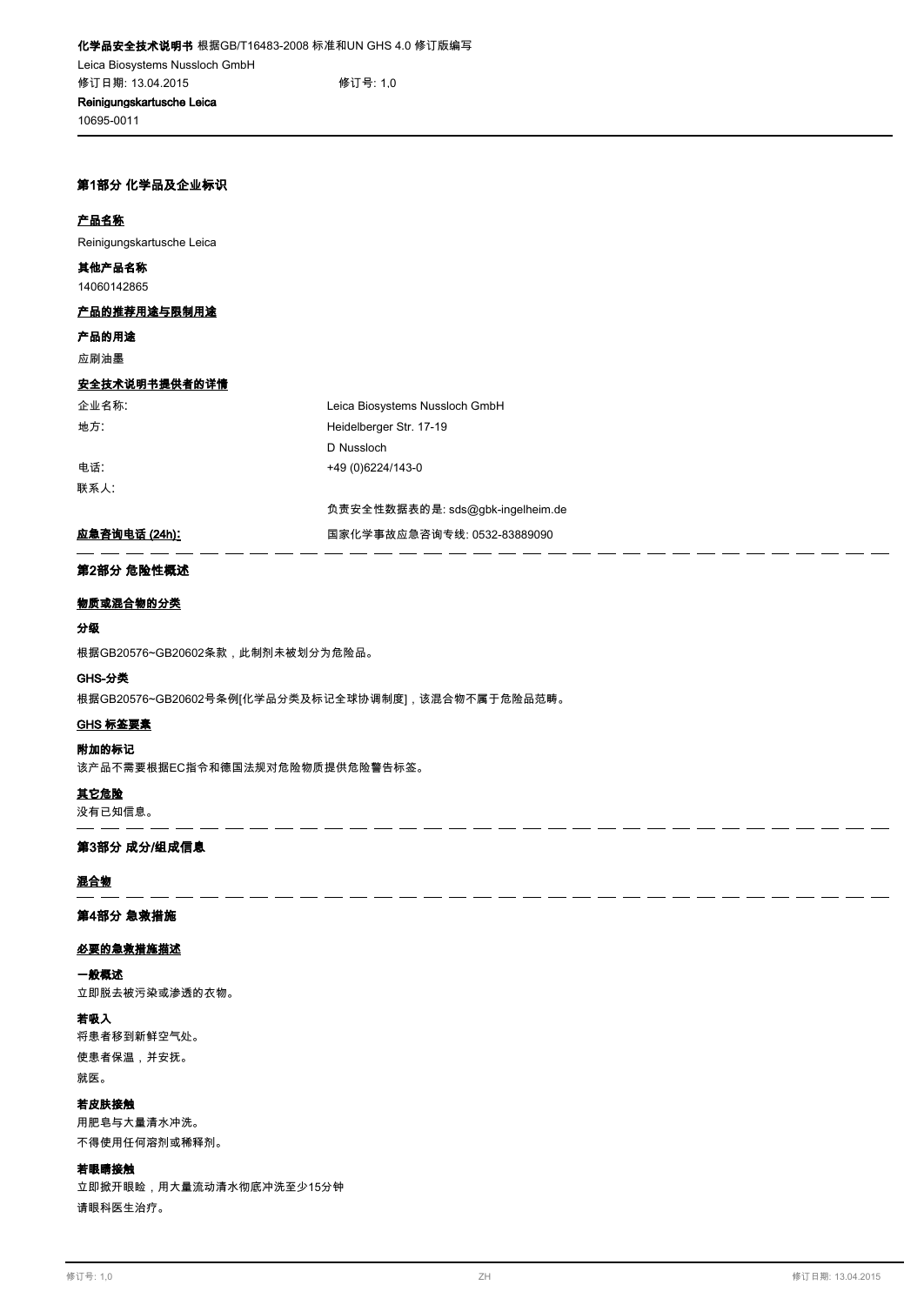- - - - - -

- -

**10695-0011**

# **若食入**

**如果吞服应该立即就医,并向医生展示包装和标签。 用清水彻底冲洗嘴巴。**

#### **急性和迟发效应及主要症状**

**无可用数据。**

#### **及时的医疗处理和所需的特殊处理的说明和指示**

**根据症状采取措施。**

## **第5部分 消防措施**

#### **灭火介质,灭火方法**

**合适的灭火剂**

**抗溶性泡沫、干粉灭火剂、二氧化碳(CO2)、雾状水**

# **不合适的灭火剂**

**喷水**

# **特别危险性**

**无可用数据。**

**佩戴自给式呼吸器 救火人员的预防**

**单独收集被污染的消防水,不要倒入排水沟。 附加信息**

### **第6部分 泄漏应急处理**

# **作业人员防护措施 ,防护装备和应急处置程序**

**远离火种热源 - 禁止吸烟。 应确保充足的通风,尤其是对于封闭式房间。**

#### **环境预防措施**

**防止泄漏物进入下水道、地表水体或地下水。 如泄漏物进入下水道、水体或土壤,须报告有关政府部门。**

## **泄露化学品的收容 ,清除方法及所使用的处置材料**

**用惰性吸收材料(例如砂、硅胶、酸粘结剂、通用粘结剂)吸收。 铲入合适的容器内处理。**

#### **参考其他部分**

**个人防护装备的信息见第8章。 废弃处置信息请查阅第13章。**

#### **第7部分 操作处置与储存**

#### **操作注意事项**

## **安全操作注意事项**

**无需采取特殊措施。 远离热源与火源。 休息之前以及下班时洗手。**

# **关于防火、防爆的提示**

**远离火种热源 - 禁止吸烟。 远离明火,炙热的表面和点火源**

# **安全储存的条件,包括任何不兼容性**

### **对存放空间和容器的要求**

**应确保充足的通风,尤其是对于封闭式房间。 保持容器密闭。**

#### **不相容物质**

**应与食品、饮料和饲料分开存放,切忌混储。**

ن المناسب المناسب المناسب المناسب المناسب المناسب المناسب المناسب المناسب المناسب المناسب المناسب المناسب المن

 $\overline{\phantom{a}}$  $\overline{\phantom{a}}$  $\overline{\phantom{a}}$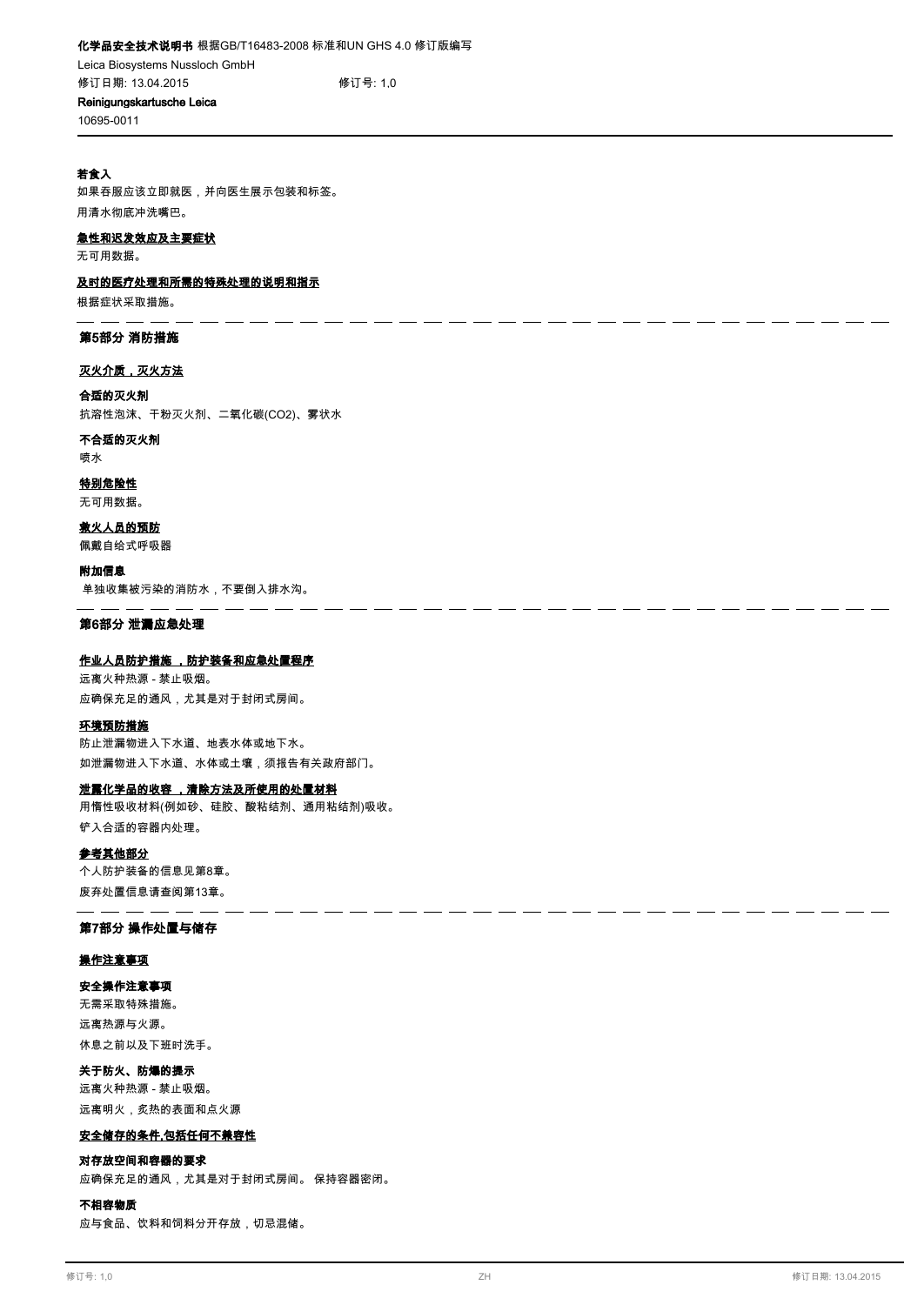# **10695-0011**

## **储存注意事项**

**原始容器 保持容器密闭,在阴凉,通风良好的地方。 避免受热和阳光直射**

## **特定用途**

**无可用数据。**

# **第8部分 接触控制和个体防护**

#### **控制参数**

**限值的补充说明**

# **无可用数据。**

**接触限值**

## **工程控制方法**

**应确保充足的通风,尤其是对于封闭式房间。**

## **眼部/面部防护**

**眼睛防护**

# **手的保护**

**防护手套需耐化学腐蚀,最小厚度0.4mm,渗透性能(持久穿戴)最大值 240 分钟,例如 由www.kcl.de.生产的防护手套 <Camatril Velours 730> 该建议仅以化学兼容性以及在实验室条件下根据欧盟 EN 374 标准进行的试验为依据。 根据具体使用可提出不同的要求。因此还应另外考虑防护手套供货商的建议。**

#### **身体防护**

**轻便防护服。**

# **呼吸防护**

**在通风不良的场所要佩戴防毒面具。 (A-P2)**

# **第9部分 理化特性**

# **基本的理化特性的信息**

| 物理状态:         | 液体                        |
|---------------|---------------------------|
| 颜色:           | 无色                        |
| 气味:           | 特性                        |
|               |                           |
| pH值:          | 无可用数据                     |
| 物理状态变化        |                           |
| 熔点:           | 无可用数据                     |
| 起始沸点和沸程:      | 274 - 289 °C              |
| 闪点:           | $>$ 120 $^{\circ}$ C      |
| 爆炸临界的下界:      | 0,6                       |
| 爆炸临界点上界:      | 4,7                       |
| 密度 (在 20 °C): | $0,958$ g/cm <sup>3</sup> |
| 水溶性:          | 不溶性                       |
| 自燃温度:         | 无可用数据                     |
| 分解温度:         | 无可用数据                     |
| 附加信息或数据       |                           |
|               |                           |

**无可用数据** - - -

# **第10部分 稳定性和反应性**

- - - - - - - - - - - - - -

 $\overline{a}$ 

 $=$   $=$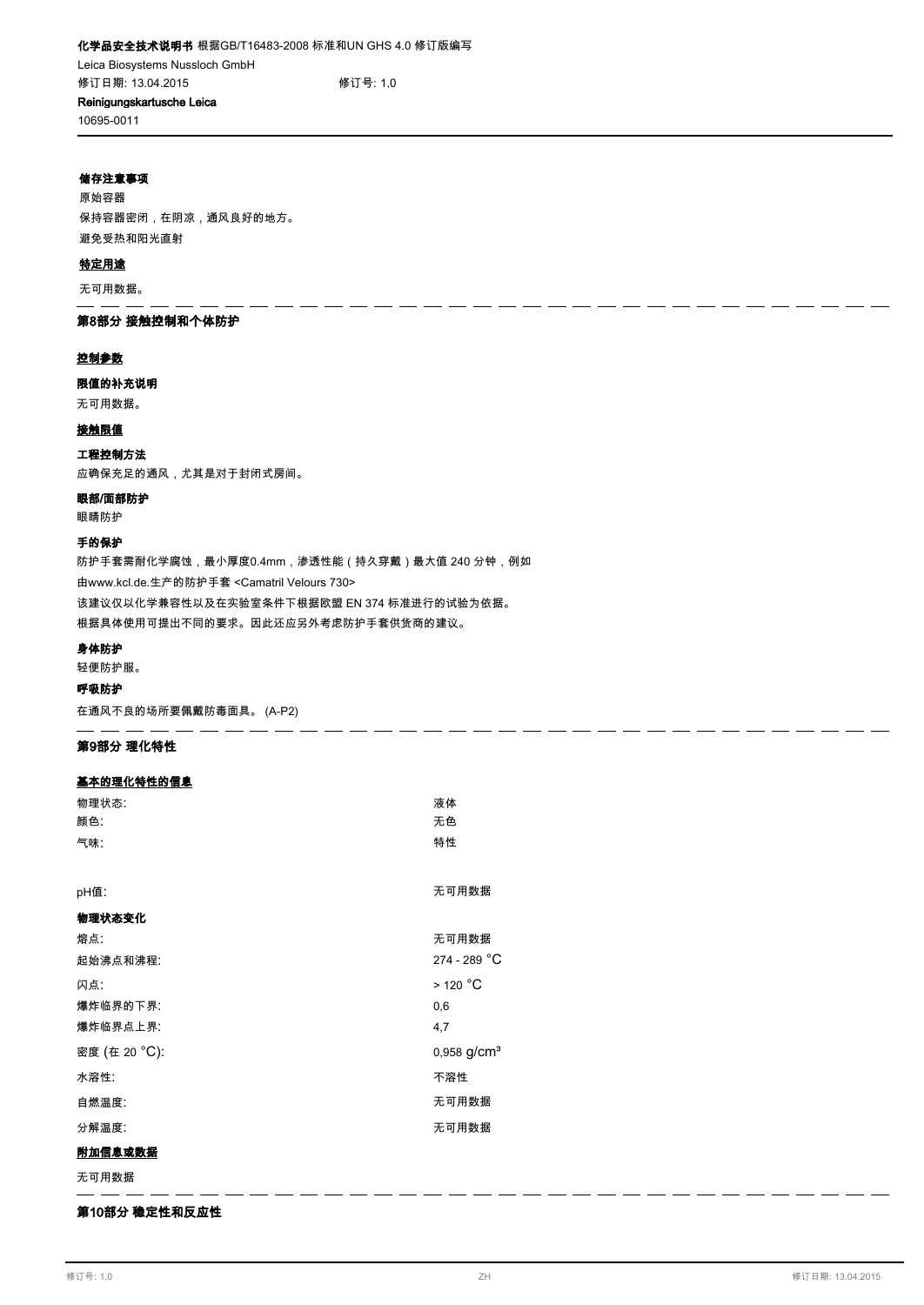**修订日期: 13.04.2015 修订号: 1,0**

#### **Reinigungskartusche Leica 10695-0011**

#### **稳定性**

**无可用数据。**

# **化学稳定性**

**在正常条件下稳定。**

#### **危险反应**

**与强氧化剂反应**

# **应避免的条件**

**安全操作处理的信息见第七章。**

# **不相容物质**

**无可用数据。**

# **危险的分解产物**

**按规定使用不会产生分解。**

#### **第11部分 毒理学信息**

#### **毒理学影响的信息**

#### **急性毒性**

**根据现有的资料,还不符合分类的标准。**

#### **刺激和腐蚀**

**根据现有的资料,还不符合分类的标准。**

#### **致敏作用**

**根据现有的资料,还不符合分类的标准。**

## **特异性靶器官系统毒性一次接触 根据现有的资料,还不符合分类的标准。**

# **反复或长期接触产生的严重影响**

**根据现有的资料,还不符合分类的标准。**

#### **生殖细胞突变性、致癌性、生殖毒性**

**根据现有的资料,还不符合分类的标准。**

**吸入危害**

**根据现有的资料,还不符合分类的标准。**

#### **第12部分 生态学信息**

#### **毒性**

**无可用数据。**

# **关于消除的提示**

**无可用数据。**

#### **生物潜在蓄积**

**无可用数据。**

# **土壤中的迁移**

**无可用数据。**

# **其他不良影响**

**无可用数据。**

#### **附加信息**

**不得让其进入地表水体或下水道。**

#### **第13部分 废弃处置**

#### **废弃处置方法**

**建议**

**依据当地法规废弃**

 $\overline{\phantom{a}}$  $\overline{a}$  $\overline{\phantom{a}}$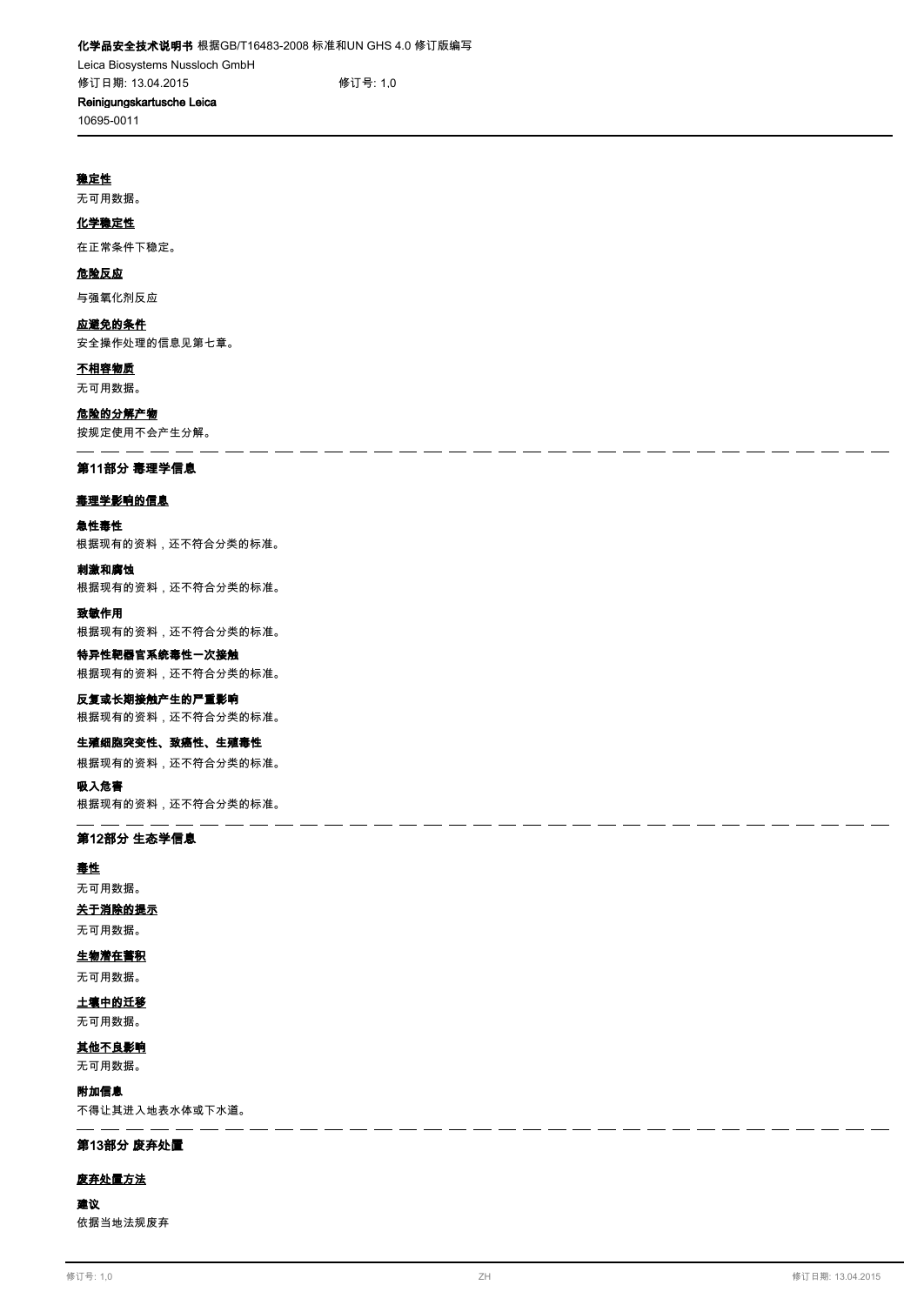# **化学品安全技术说明书 根据GB/T16483-2008 标准和UN GHS 4.0 修订版编写**

**Leica Biosystems Nussloch GmbH 修订日期: 13.04.2015 修订号: 1,0**

**Reinigungskartusche Leica 10695-0011**

## **受污染的容器和包装的处置方法**

**包装容器不能清洗干净的,应当跟产品一样废弃处理。**

### **第14部分 运输信息**

#### **其他信息**

**不属于安全运输法规中的危险品。**

### **第15部分 法规信息**

### **专门对此物质或混合物的安全,健康和环境的规章/法规**

**国家的规章**

## **第16部分 其他信息**

## **变更**

**章节改变: -**

## **对缩略语和首字母缩写语的解释或说明**

ADR = Accord européen relatif au transport international des marchandises Dangereuses par Route RID = Règlement concernant le transport international ferroviaire de marchandises dangereuses ADN = Accord européen relatif au transport international des marchandises dangereuses par voie de navigation intérieure IMDG = International Maritime Code for Dangerous Goods IATA/ICAO = International Air Transport Association / International Civil Aviation Organization MARPOL = International Convention for the Prevention of Pollution from Ships

<u>. . . . . . . . .</u> .

DOT = Department of Transportation

TDG = Transport of Dangerous Goods

GHS = Globally Harmonized System of Classification and Labelling of Chemicals

REACH = Registration, Evaluation, Authorization and Restriction of Chemicals

- CAS = Chemical Abstract Service
- EN = European norm

ISO = International Organization for Standardization

DIN = Deutsche Industrie Norm

PBT = Persistent Bioaccumulative and Toxic

vPvB = Very Persistent and very Bio-accumulative

LD = Lethal dose

LC = Lethal concentration

EC = Effect concentration

IC = Median immobilisation concentration or median inhibitory concentration

## **对缩略语和首字母缩写语的解释或说明**

IMDG = International Maritime Code for Dangerous Goods

IATA/ICAO = International Air Transport Association / International Civil Aviation Organization

MARPOL = International Convention for the Prevention of Pollution from Ships

DOT = Department of Transportation

TDG = Transport of Dangerous Goods

GHS = Globally Harmonized System of Classification and Labelling of Chemicals

CAS = Chemical Abstract Service

ISO = International Organization for Standardization

LD = Lethal dose

LC = Lethal concentration

EC = Effect concentration

IC = Median immobilisation concentration or median inhibitory concentration

### **附加信息**

**第4至第8点以及第10至第12点的数据只能作为使用及正确应用本产品的部分参考(也就是说请阅产品信 息和其使用信息),但是涉及发生大量泄漏事故的应急处理原则除外。 本说明仅描述了本产品/此类产品的安全措施,其内容以目前的知识水平为基础。**